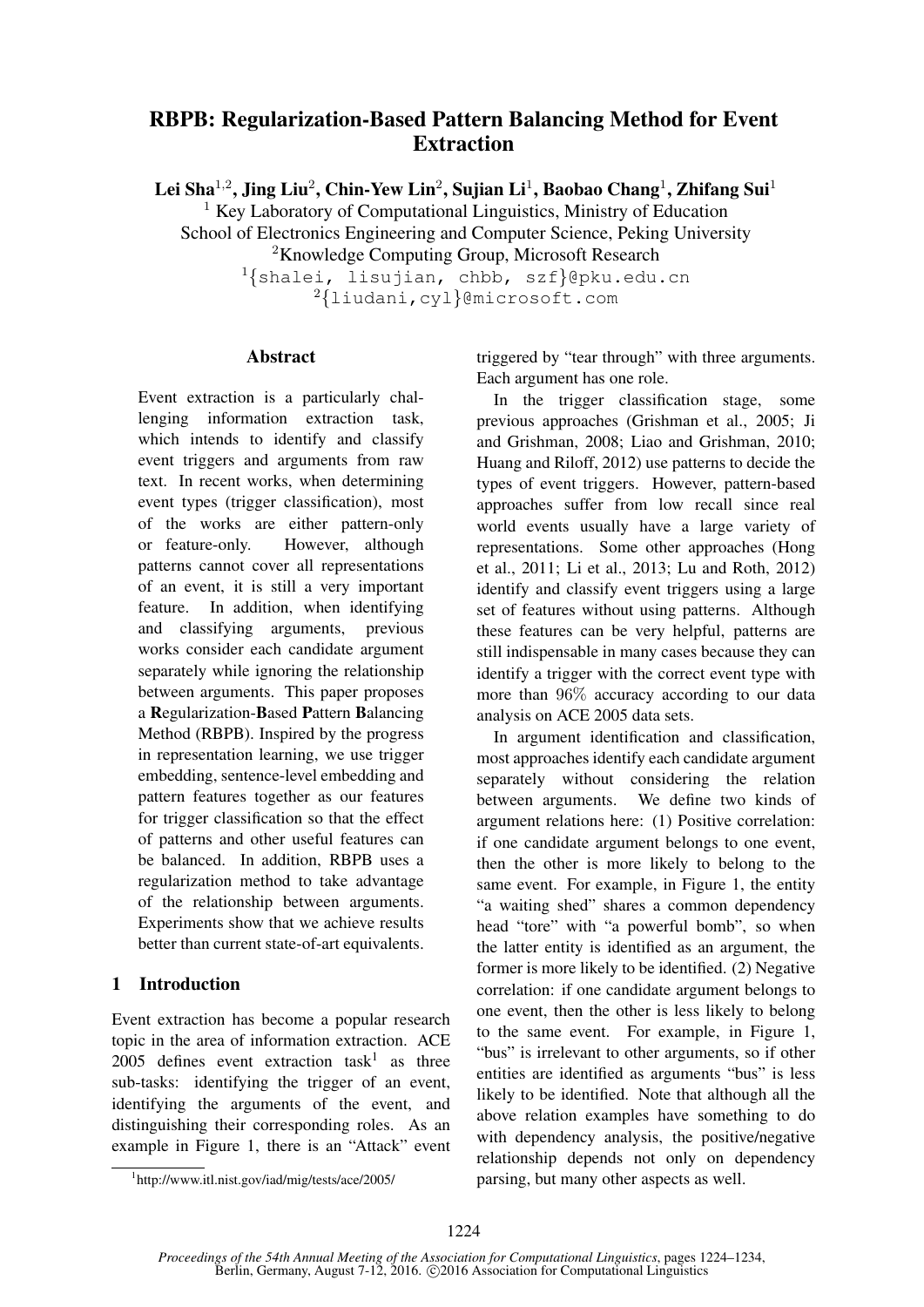

Figure 1: Event example: This is an event trigger by "tear through" with three arguments

In this paper, we propose using both patterns and elaborately designed features simultaneously to identify and classify event triggers. In addition, we propose using a regularization method to model the relationship between candidate arguments to improve the performance of argument identification. Our method is called Regularization-Based Pattern Balancing Method method.

The contributions of this paper are as follows:

- Inspired by the progress of representation learning, we use trigger embedding, sentence-level embedding, and pattern features together as the our features for balancing.
- We proposed a regularization-based method in order to make use of the relationship between candidate arguments. Our experiments on the ACE 2005 data set show that the regularization method does improve the performance of argument identification.

# 2 Related Work

There is a large body of previous work devoted to event extraction. Many traditional works focus on using pattern based methods for identifying event type (Kim and Moldovan, 1993; Riloff and others, 1993; Soderland et al., 1995; Huffman, 1996; Freitag, 1998b; Ciravegna and others, 2001; Califf and Mooney, 2003; Riloff, 1996; Riloff et al., 1999; Yangarber et al., 2000; Sudo et al., 2003; Stevenson and Greenwood, 2005; Grishman et al., 2005; Ji and Grishman, 2008; Liao and Grishman, 2010; Huang and Riloff, 2012). (Shinyama and Sekine, 2006; Sekine, 2006) are unsupervised methods of extracting patterns from open domain texts. Pattern is not always enough, although some methods (Huang and Riloff, 2012; Liu and Strzalkowski, 2012) use bootstrapping to get more patterns.

There are also feature-based classification methods (Freitag, 1998a; Chieu and Ng, 2002; Finn and Kushmerick, 2004; Li et al., 2005; Yu et al., 2005). Apart from the above methods, weakly supervised training (pattern-based and rule-based) of event extraction systems have also been explored (Riloff, 1996; Riloff et al., 1999; Yangarber et al., 2000; Sudo et al., 2003; Stevenson and Greenwood, 2005; Patwardhan and Riloff, 2007; Chambers and Jurafsky, 2011). In some of these systems, human work is needed to delete some nonsense patterns or rules. Other methods (Gu and Cercone, 2006; Patwardhan and Riloff, 2009) consider broader context when deciding on role fillers. Other systems take the whole discourse feature into consideration, such as (Maslennikov and Chua, 2007; Liao and Grishman, 2010; Hong et al., 2011; Huang and Riloff, 2011). Ji and Grishman (2008) even consider topic-related documents, proposing a cross-document method. (Liao and Grishman, 2010; Hong et al., 2011) use a series of global features (for example, the occurrence of one event type lead to the occurrence of another) to improve role assignment and event classification performance. Joint models (Li et al., 2013; Lu and Roth, 2012) are also considered an effective solution. (Li et al., 2013) make full use of the lexical and contextual features to get better results. The semi-CRF based method (Lu and Roth, 2012) trains separate models for each event type, which requires a lot of training data.

The dynamic multi-pooling convolutional neural network (DMCNN) (Chen et al., 2015) is currently the only widely used deep neural network based approach. DMCNN is mainly used to model contextual features. However, DMCNN still does not consider argument-argument interactions.

In summary, most of the above works are either pattern-only or features-only. Moreover, all of these methods consider arguments sepa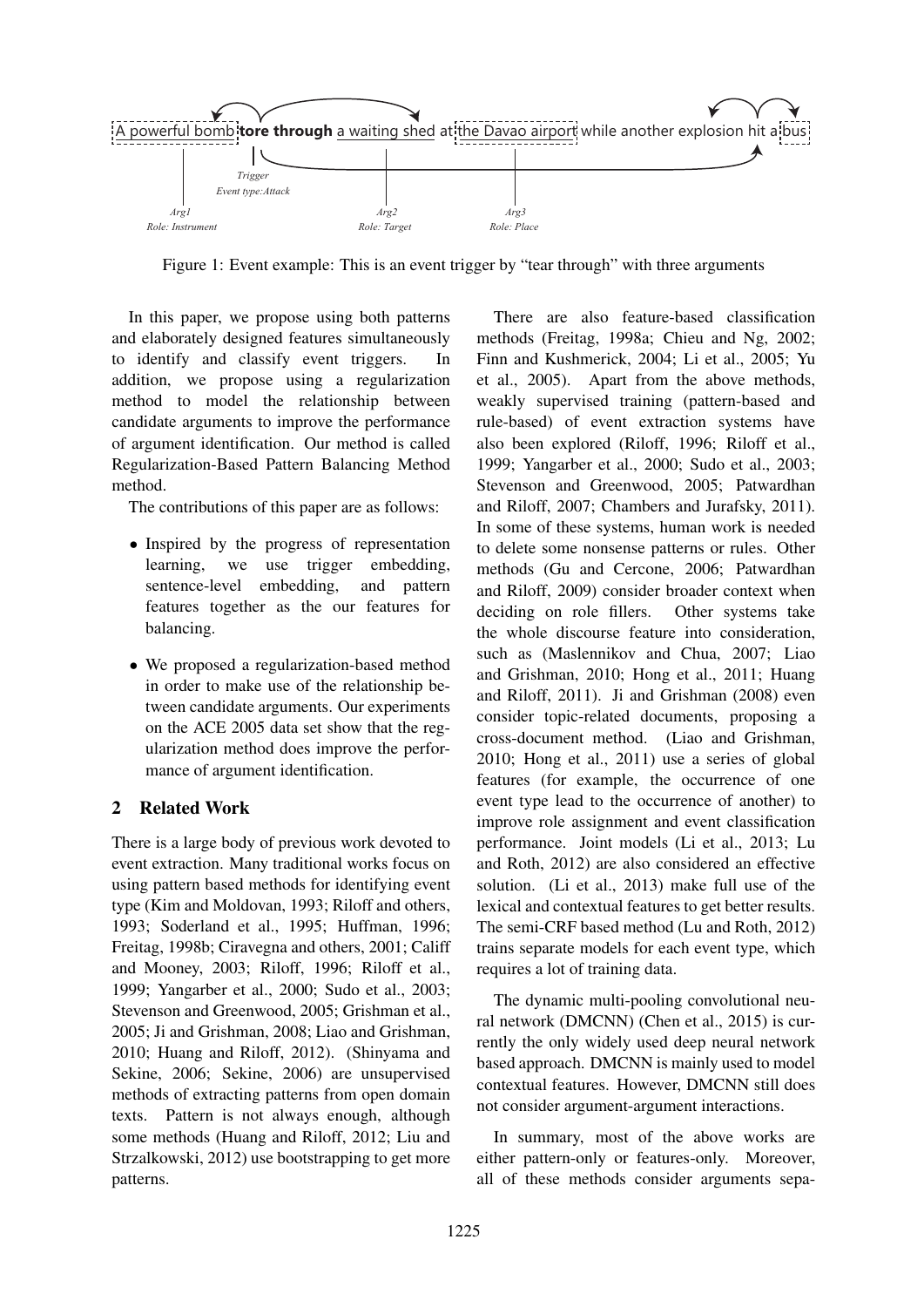rately while ignoring the relationship between arguments, which is also important for argument identification. Even the joint method (Li et al., 2013) does not model argument relations directly. We use trigger embedding, sentencelevel embedding, and pattern features together as our features for trigger classification and design a regularization-based method to solve the two problems.

## 3 ACE Event Extraction Task

Automatic Content Extraction (ACE) is an event extraction task. It annotates 8 types and 33 subtypes of events. ACE defines the following terminologies:

- Entity: an object or a set of objects in one of the semantic categories of interest
- Entity mention: a reference to an entity, usually a noun phrase (NP)
- Event trigger: the main word which most clearly expresses an event occurrence
- Event arguments: the entity mentions that are involved in an event
- Argument roles: the relation of arguments to the event where they participate, with 35 total possible roles
- Event mention: a phrase or sentence within which an event is described, including trigger and arguments

Given an English document, an event extraction system should identify event triggers with their subtypes and arguments from each sentence. An example is shown in Figure 1. There is an "Attack" event triggered by "tear through" with three arguments. Each argument has a role type such as "Instrument", "Target", etc.

For evaluation, we follow previous works (Ji and Grishman, 2008; Liao and Grishman, 2010; Li et al., 2013) to use the following criteria to determine the correctness of the predicted event mentions.

- A trigger is considered to be correct if and only if its event type and offsets (position in the sentence) can match the reference trigger;
- An argument is correctly identified if and only if its event type and offsets can match any reference arguments;

• An argument is correctly identified and classified if and only if its event type, offsets, and role match any of the reference arguments.

## 4 Baseline: JET Extractor for Events

Many previous works take JET as their baseline system, including (Ji and Grishman, 2008), (Liao and Grishman, 2010), (Li et al., 2013). JET extracts events independently for each sentence. This system uses pattern matching to predict trigger and event types, then uses statistical modeling to identify and classify arguments. For each event mention in the training corpus of ACE, the patterns are constructed based on the sequences of constituent heads separating the trigger and arguments. After that, three Maximum Entropy classifiers are trained using lexical features.

- Argument Classifier: to distinguish arguments from non-arguments
- Role Classifier: to label arguments with an argument role
- Reportable-Event Classifier: to determine whether there is a reportable event mentioned (worth being taken as an event mention) according to the trigger, event type, and a set of arguments

Figure 2(a) shows the whole test procedure. In the test procedure, each sentence is scanned for nouns, verbs and adjectives as trigger candidates. When a trigger candidate is found, the system tries to match the context of the trigger against the set of patterns associated with that trigger. If this pattern matching process is successful, the best pattern will assign some of the entity mentions in the sentence as arguments of a potential event mention. Then JET uses the argument classifier to judge if the remaining entity mentions should also be identified. If yes, JET uses the role classifier to assign it a role. Finally, the reportable-event classifier is applied to decide whether this event mention should be reported.

# 5 Regularization-Based Pattern Balancing Method

Different with JET, as illustrated in Figure 2(b), our work introduces two major improvements: (1) balance the effect of patterns and other features (2)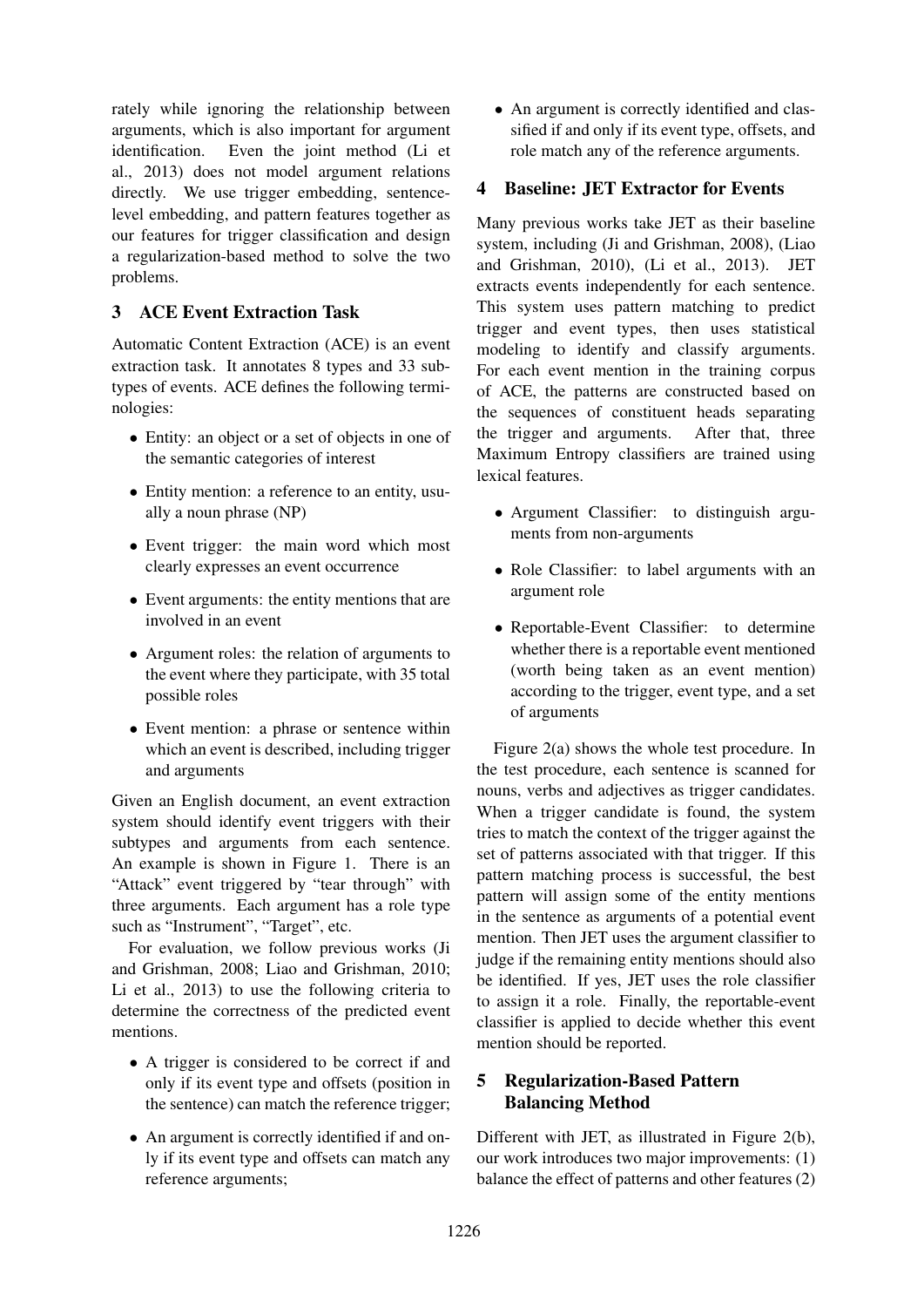

Figure 2: The left is the flow chart for JET. The right is the flow chart for our approach. The thick line block is our contribution

use a regularization-based method to make full use of the relation between candidate arguments.

The thick-edge blocks in Figure 2(b) represent our improvements. Since JET only uses patterns when predicting the event type, we use a SVM classifier to decide each candidate trigger's event type (classify the trigger). This classifier uses trigger embedding, sentence-level embedding and pattern features together for balancing. After the outputs of argument and role classifier are calculated, we make use of the argument relationship to regularize for a better result.

### 5.1 Balancing the Pattern effects

Deciding the event type is the same as classifying an event trigger. JET only uses patterns in this step: for a candidate trigger, we find that the best matched pattern and the corresponding event type are assigned to this trigger. We propose using feature-based methods while not ignoring the effect of patterns. Inspired by progress in representation learning, we use trigger embedding, sentence-level embedding and pattern embedding together as our features.

A pattern example is as follows:

(weapon) tore [through] (building) at (place) 
$$
\Rightarrow
$$
 Attack{Roles...}

where each pair of round brackets represents an entity and the word inside is one of the 18 entity

types defined by UIUC NER Tool<sup>2</sup>. The word in the square brackets can choose to exist or not. After the right arrow there is an event schema, which can tell us what kind of event this is and which roles each entity should take.

Each pattern has a corresponding event type. A candidate trigger may match more than one pattern so that it has an event type distribution. Assume that there are  $N_T$  event types in total, we denote the pattern feature vector (namely, the event type's probability distribution calculated by the trigger's pattern set) as  $P_E \in \mathbb{R}^{N_T}$ , which is calculated by Eq 1.

$$
P_E(i) = \frac{\#(\text{matched patterns of event type } i)}{\#(\text{all matched patterns})}
$$
 (1)

Trigger embeddings are obtained using WORD2VEC<sup>3</sup> with the default "text8" training text data with length 200.

Since all of the NPs are potential roles in the event, they must contain the main information of the event. We extract all the NPs in the sentence and take the average word embedding of these NPs' head word as the sentence-level embedding. For example, in Figure 1, these NPs' head words are bomb, shed, and airport.

Pattern feature vectors, as distributions of event types over patterns, are also composed using

<sup>&</sup>lt;sup>2</sup>http://cogcomp.cs.illinois.edu/page/software\_view/NETagger 3 http://code.google.com/p/word2vec/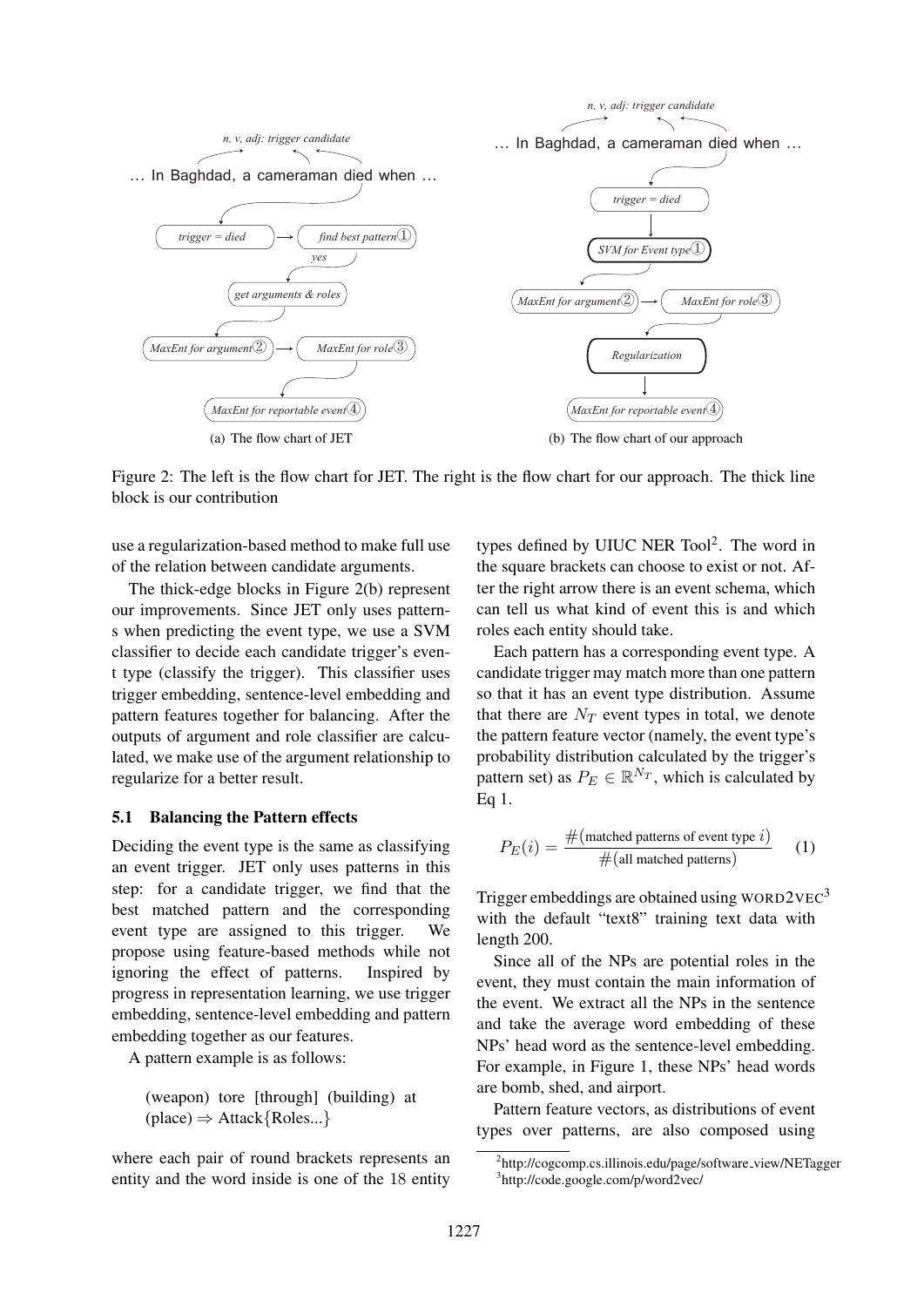continuous real values, which allows them to be viewed as a kind of pattern embedding and treated similarly to trigger and sentence embedding.

## 5.2 Capturing the Relationship Between Arguments

We find that there are two typical relations between candidate arguments: (1) positive correlation: if one candidate argument belongs to one event, then the other is more likely to belong to the same event; (2) negative correlation: if one candidate argument belongs to one event, then the other is less likely to belong to the same event.

We calculate a score for all the candidate arguments in a sentence to judge the quality of the argument identification and classification. For capturing the two kinds of relations, we intend to make that (1) the more positive relations the chosen arguments have, the higher the score is; (2) the more negative relations the chosen arguments have, the lower the score is.

For a trigger, if there are  $n$  candidate arguments, we set a  $n \times n$  matrix C to represent the relationship between arguments. If  $C_{i,j} = 1$ , then argument  $i$  and argument  $j$  should belong to the same event. If  $C_{i,j} = -1$ , then argument i and argument  $j$  cannot belong to the same event. We will illustrate how to get matrix  $C$  in the next section.

We use a *n*-dim vector  $X$  to represent the identification result of arguments. Each entry of  $X$  is 0 or 1. 0 represents "noArg", 1 represents "arg". X can be assigned by maximizing  $E(X)$  as defined by Eq 2.

$$
X = \operatorname*{argmax}_{X} E(X)
$$
  
\n
$$
E(X) = \lambda_1 X^T C X + \lambda_2 P_{sum}^{arg}
$$
\n
$$
+ (1 - \lambda_1 - \lambda_2) P_{sum}^{role}
$$
\n(2)

Here,  $X<sup>T</sup>CX$  means adding up all the relationship values if the two arguments are identified. Hence, the more the identified arguments are related, the larger the value  $X^T C X$  is.  $P_{sum}^{arg}$  is the sum of all chosen arguments' probabilities. The probability here is the output of the arguments' maximum entropy classifier.  $P_{sum}^{role}$  is the sum of all the classified roles' probabilities. The probability here is the output of the roles' maximum entropy classifier.

Eq 2 shows that while we should identify and classify the candidate arguments with a larger probability, the argument relationship evaluation

should also be as large as possible. The arguments should also follow the following constraints. These constraints together with Eq 2 can make the argument identification and classification help each other for a better result.

- Each entity can only take one role
- Each role can belong to one or more entities
- The role assignment must follow the event schema of the corresponding type, which means that only the roles in the event schema can occur in the event mention

We use the Beam Search method to search for the optimal assignment  $X$  as is shown in Algorithm 1. The hyperparameters  $\lambda_1$  and  $\lambda_2$  can be chosen according to development set.

```
Input: Argument relationship matrix: C
   the argument probabilities required by
P<sub>sum</sub>
    the role probabilities required by P_{sum}^{role}Data: K: Beam size
   n: Number of candidate arguments
Output: The best assignment XSet beam \mathcal{B} \leftarrow [\epsilon];
for i \leftarrow 1 \cdots n do
      buf \leftarrow \{z' \circ l | z' \in \mathcal{B}, l \in \{0, 1\}\};\mathcal{B} \leftarrow [\epsilon] ;
     while j \leftarrow 1 \cdots K do
           x_{best} = \operatorname{argmax}_{x \in \text{buf}} E(x);\mathcal{B} \leftarrow \mathcal{B} \cup \{x_{best}\};buf←buf–{x_{best}};
     end
end
Sort \mathcal B descendingly according to E(X);
return \mathcal{B}[0];
```
Algorithm 1: Beam Search decoding algorithm for event extraction. ○ means to concatenate an element to the end of a vector.

## 5.2.1 Training the Argument Relationship Structure

The argument relationship matrix  $C$  is very important in the regularization process. We train a maximum entropy classifier to predict the connection between two entities. We intend to classify the entity pairs into three classes: positive correlation, negative correlation, and unclear correlation. The entity pairs in the ground truth events (in training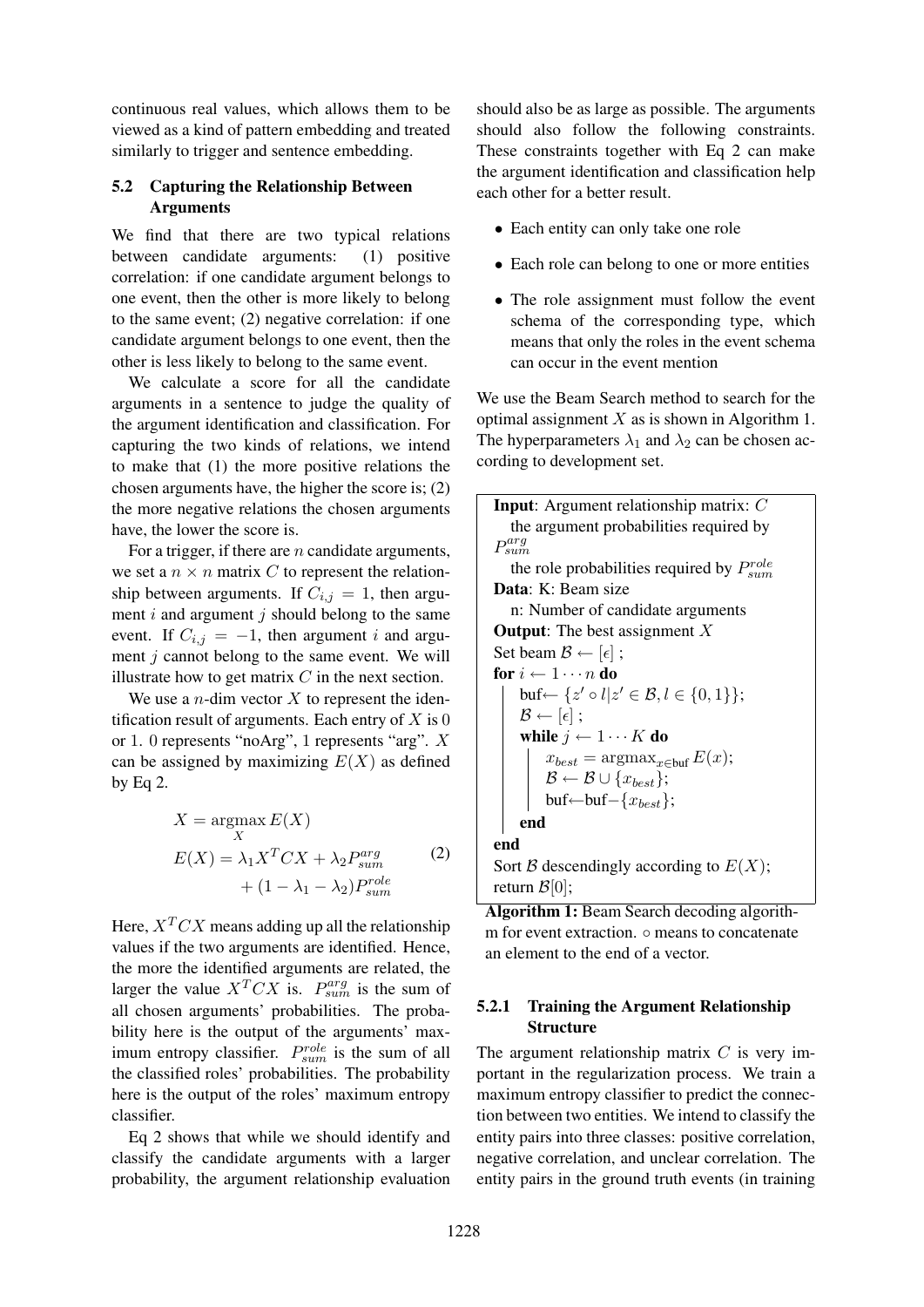data) are used for our training data. We choose the following features:

- TRIGGER: the trigger of the event. The whole model is a pipelined model, so when classifying the argument relationship, the trigger has been identified and classified. So the "trigger" is a feature of the argument relation.
- ENTITY DISTANCE: the distance between the two candidate arguments in the sentence, namely the number of intervening words
- Whether the two candidate arguments occur on the same side of the trigger
- PARENT DEPENDENCY DISTANCE: the distance between the two candidate arguments' parents in the dependency parse tree, namely, the path length.
- PARENT POS: if the two candidate arguments share the same parent, take the common parent's POS tag as a feature
- Whether the two candidate arguments occur on the same side of the common parent if the two candidate arguments share the same parent

For an entity pair, if both of the entities belong to the same event's arguments, we take it as positive example. For each positive example, we randomly exchange one of the entities with an irrelevant entity (an irrelevant entity is in the same sentence as the event, but it is not the event's argument) to get a negative example. In the testing procedure, we predict the relationship between entity  $i$  and entity  $i$  using the maximum entropy classifier.

When the output of the maximum entropy classifier is around 0.5, it is not easy to figure out whether it is the first relation or the second. We call this kind of information "uncertain information"(unclear correlation). For better performance, we strengthen the certain information and weaken the uncertain information. We set two thresholds, if the output of the maximum entropy classifier is larger than 0.8, we set  $C_{i,j} = 1$ (positive correlation), if the output is lower than 0.2, we set  $C_{i,j} = -1$  (negative correlation), otherwise, we set  $C_{i,j} = 0$  (unclear correlation). The strengthen mapping is similar to the hard tanh in neural network. If we do not do this,

according to the experiment, the performance cannot beat most of the baselines since the uncertain information has very bad noise.

### 6 Experiments

### 6.1 Data

We utilize ACE 2005 data sets as our testbed. As is consistent with previous work, we randomly select 10 newswire texts from ACE 2005 training corpora as our development set, and then conduct blind test on a separate set of 40 ACE 2005 newswire texts. The remaining 529 documents in ACE training corpus are used as the training data.

The training dataset of the argument relationship matrix contains 5826 cases (2904 positive and 2922 negative) which are randomly generated according to the ground truth in the 529 training documents.

#### 6.2 Systems to Compare

We compare our system against the following systems:

- JET is the baseline of (Grishman et al., 2005), we report the paper values of this method;
- Cross-Document is the method proposed by Ji and Grishman (2008), which uses topic-related documents to help extract events in the current document;
- Cross-Event is the method proposed by Liao and Grishman (2010), which uses documentlevel information to improve the performance of ACE event extraction.
- Cross-Entity is the method proposed by Hong et al. (2011), which extracts events using cross-entity inference.
- **Joint** is the method proposed by Li et al. (2013), which extracts events based on structure prediction. It is the best-reported structure-based system.
- **DMCNN** is the method proposed by Chen et al. (2015), which uses a dynamic multipooling convolutional neural network to extract events. It is the only neural network based method.

The Cross-Document, Cross-Event and Cross-Entity are all extensions of JET. Among these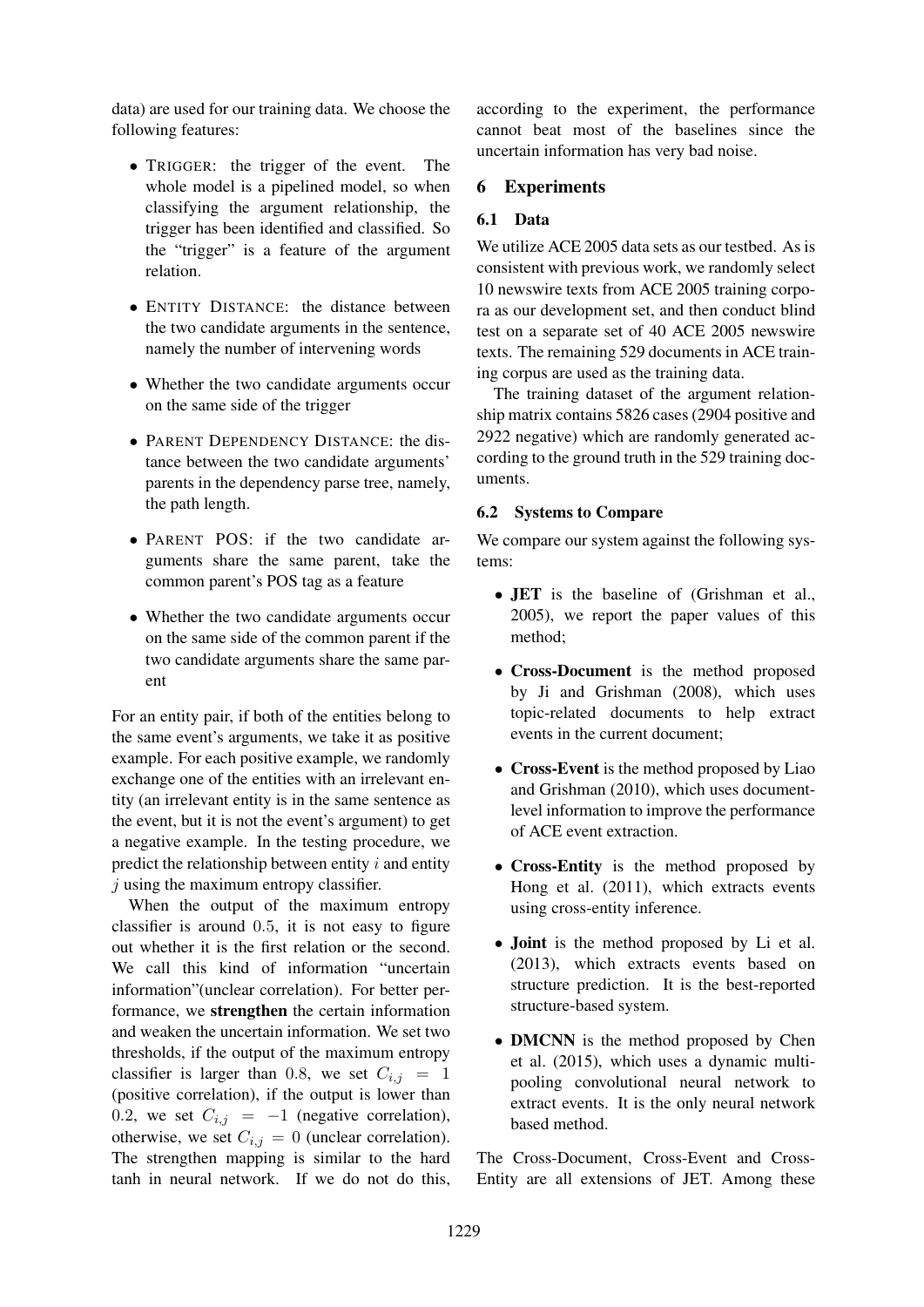|               | Trigger        |      | Argument |                       | Argument |             |      |      |       |
|---------------|----------------|------|----------|-----------------------|----------|-------------|------|------|-------|
| Method        | Classification |      |          | <b>Identification</b> |          |             | Role |      |       |
|               | P              | R    | $F_1$    | P                     | R        | $F_{\rm 1}$ | P    | R    | $F_1$ |
| <b>JET</b>    | 67.6           | 53.5 | 59.7     | 46.5                  | 37.2     | 41.3        | 41.0 | 32.8 | 36.5  |
| Cross-Event   | 68.7           | 68.9 | 68.8     | 50.9                  | 49.7     | 50.3        | 45.1 | 44.1 | 44.6  |
| Cross-Entity  | 72.9           | 64.3 | 68.3     | 53.4                  | 52.9     | 53.1        | 51.6 | 45.5 | 48.3  |
| Joint         | 73.7           | 62.3 | 67.5     | 69.8                  | 47.9     | 56.8        | 64.7 | 44.4 | 52.7  |
| <b>DMCNN</b>  | 75.6           | 63.6 | 69.1     | 68.8                  | 51.9     | 59.1        | 62.2 | 46.9 | 53.5  |
| RBPB(JET)     | 62.3           | 59.9 | 61.1     | 50.4                  | 45.8     | 48.0        | 41.9 | 36.5 | 39.0  |
| $+ ET$        | 66.7           | 65.9 | 66.3     | 60.6                  | 56.7     | 58.6        | 49.2 | 48.3 | 48.7  |
| + Regu        | 67.2           | 61.7 | 64.3     | 62.8                  | 57.5     | 60.0        | 52.6 | 48.4 | 50.4  |
| $+ ET + Regu$ | 70.3           | 67.5 | 68.9     | 63.2                  | 59.4     | 61.2        | 54.1 | 53.5 | 53.8  |

Table 1: Overall performance with gold-standard entities, timex, and values, the candidate arguments are annotated in ACE 2005. "ET" means the pattern balancing event type classifier, "Regu" means the regularization method

methods, Cross-Event, Cross-Entity, and DM-CNN make use of the gold-standard entities, timex, and values annotated in the corpus as the argument candidates. Cross-Document uses the JET system to extract candidate arguments. Li et al. (2013) report the performance with both gold-standard argument candidates and predicted argument candidates. Therefore, we compare our results with methods based on gold argument candidates in Table 1 and methods based on predicted argument candidates in Table 2.

We have done a series of ablation experiments:

- RBPB(JET): Our own implementation of **JET**
- RBPB(JET) + ET: Add pattern balanced event type classifier to RBPB(JET)
- RBPB(JET) + Regu: Add regularization mechanism to RBPB(JET)
- RBPB(JET) +  $ET + Regu$ : Add both pattern balanced event type classifier and regularization mechanism to RBPB(JET)

### 6.2.1 The Selection of Hyper-parameters

We tune the coefficients  $\lambda_1$  and  $\lambda_2$  of Eq 2 on the development set, and finally we set  $\lambda_1 = 0.10$  and  $\lambda_2 = 0.45$ . Figure 3 shows the variation of argument identification's  $F_1$  measure and argument classification's  $F_1$  measure when we fix one parameter and change another. Note that the third coefficient  $1 - \lambda_1 - \lambda_2$  must be positive, which is the reason why the curve decreases sharply when  $\lambda_2$  is fixed and  $\lambda_1 > 0.65$ . Therefore, Figure 3

illustrates that the robustness of our method is very good, which means if the hyperparameters  $\lambda_1$ ,  $\lambda_2$ are larger or smaller, it will not affect the result very much.

### 6.3 Experiment Results

We conduct experiments to answer the following questions. (1) Can pattern balancing lead to a higher performance in trigger classification, argument identification, and classification while retaining the precision value? (2) Can the regularization step improve the performance of argument identification and classification?

Table 1 shows the overall performance on the blind test set. We compare our results with the JET baseline as well as the Cross-Event, Cross-Entity, and joint methods. When adding the event type classifier, in the line titled "+ ET", we see a significant increase in the three measures over the JET baseline in recall. Although our trigger's precision is lower than RBPB(JET), it gains 5.2% improvement on the trigger's  $F_1$  measure, 10.6% improvement on argument identification's  $F_1$  measure and 9.7% improvement on argument classification's  $F_1$  measure. We also test the performance with argument candidates automatically extracted by JET in Table 2, our approach "+ ET" again significantly outperforms the JET baseline. Remarkably, our result is comparable with the Joint model although we only use lexical features.

The line titled "+ Regu" in Table 1 and Table 2 represents the performance when we only use the regularization method. In Table 1, Compared to the four baseline systems, the argument identifi-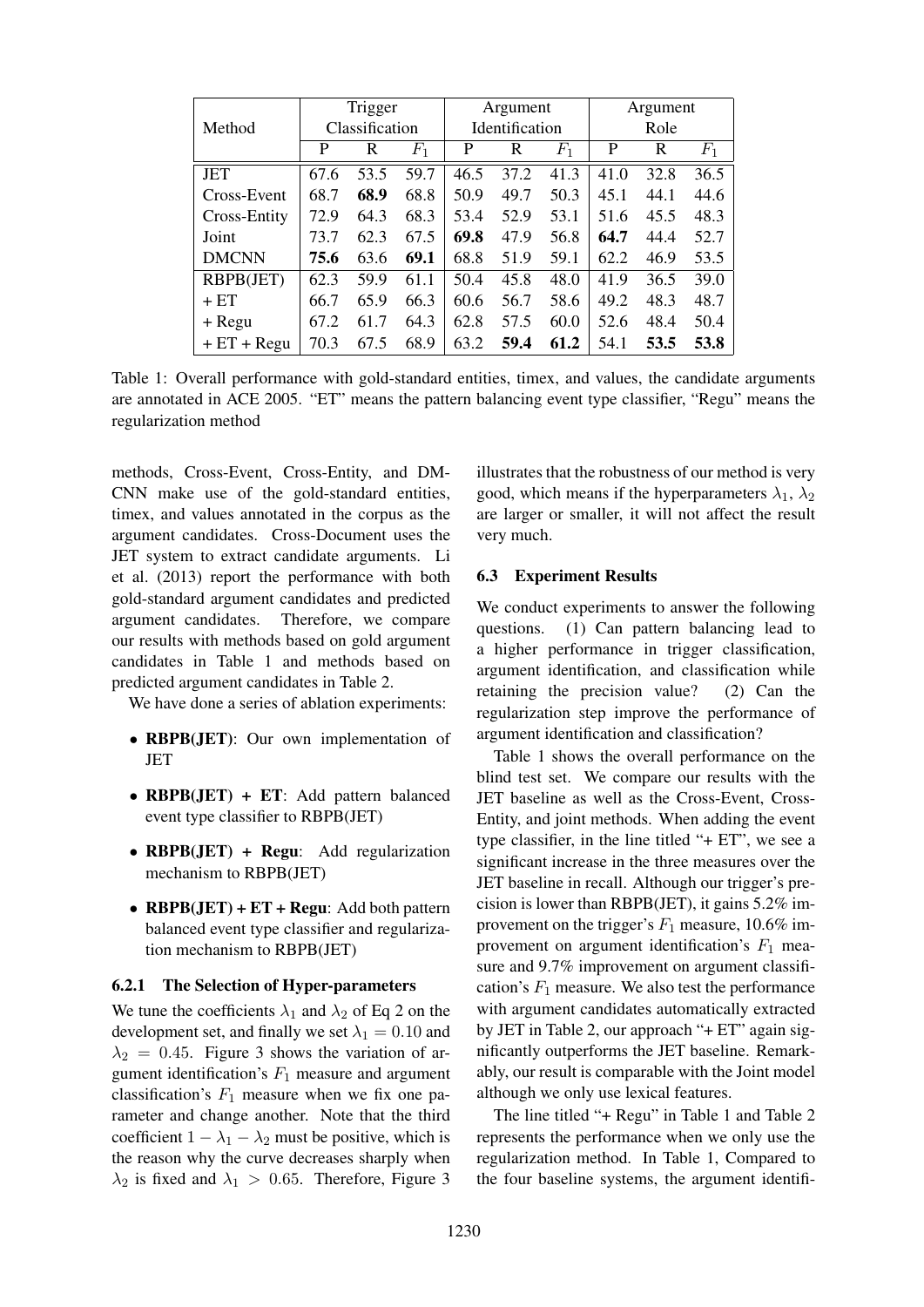| Method         | Trigger $F_1$ | Arg id $F_1$ | Arg id+cl $F_1$ |
|----------------|---------------|--------------|-----------------|
| <b>JET</b>     | 59.7          | 42.5         | 36.6            |
| Cross-Document | 67.3          | 46.2         | 42.6            |
| Joint          | 65.6          |              | 41.8            |
| RBPB(JET)      | 60.4          | 44.3         | 37.1            |
| $+ ET$         | 66.0          | 47.8         | 39.7            |
| + Regu         | 64.8          | 54.6         | 42.0            |
| $+ ET + Regu$  | 67.8          | 55.4         | 43.8            |

Table 2: Overall performance with predicted entities, timex, and values, the candidate arguments are extracted by JET. "ET" is the pattern balancing event type classifier, "Regu" is the regularization method



Figure 3: The trend graph when fix one coefficient and change another

cation's  $F_1$  measure of "+ Regu" is significantly higher. In Table 2, the "+ Regu" again gains a higher  $F_1$  measure than the JET, Cross-Document, joint model baseline and "+ ET".

The complete approach is denoted as "RBPB" in Table 1 and Table 2. Remarkably, our approach performances comparable in trigger classification with the state-of art methods: Cross-Document, Cross-Event, Cross-Entity, Joint model, DMCNN and significantly higher than them in argument identification as well as classification although we did not use the cross-document, cross-event information or any global feature. Therefore, the relationship between argument candidates can indeed contribute to argument identification performance. The event type classifier also contributes a lot in trigger identification & classification. We do the Wilcoxon Signed Rank Test on trigger classification, argument identification and argument classification, all the three have  $p < 0.01$ .

A more detailed study of the pattern feature's effect is shown in Table 3. We can see that RBPB with both plain feature and pattern feature can gain

| Method (RBPB)     | Trigger | Arg id | Arg $id+cl$ |
|-------------------|---------|--------|-------------|
| + Plain feature   | 66.0    | 60.5   | 50.4        |
| + Pattern feature | 65.8    | 60.1   | 49.2        |
| $+$ Both          | 68.9    | 61.2   | 53.8        |

Table 3: The effect  $(F_1 \text{ value})$  of pattern feature

much better performance than with two kinds of features alone.

However, our approach is just a pipeline approach which suffers from error propagation and the argument performance may not affect the trigger too much. We can see from Table 1 that although we use gold argument candidates, the trigger performance is still lower than DMCNN. Another limitation is that our regularization method does not improve the argument classification too much since it only uses constraints to affect roles. Future work may be done to solve these two limitations.

### 6.4 Analysis of Argument Relationships

The accuracy of the argument relationship maxent classifier is 82.4%. Fig 4 shows an example of the argument relationship matrix, which works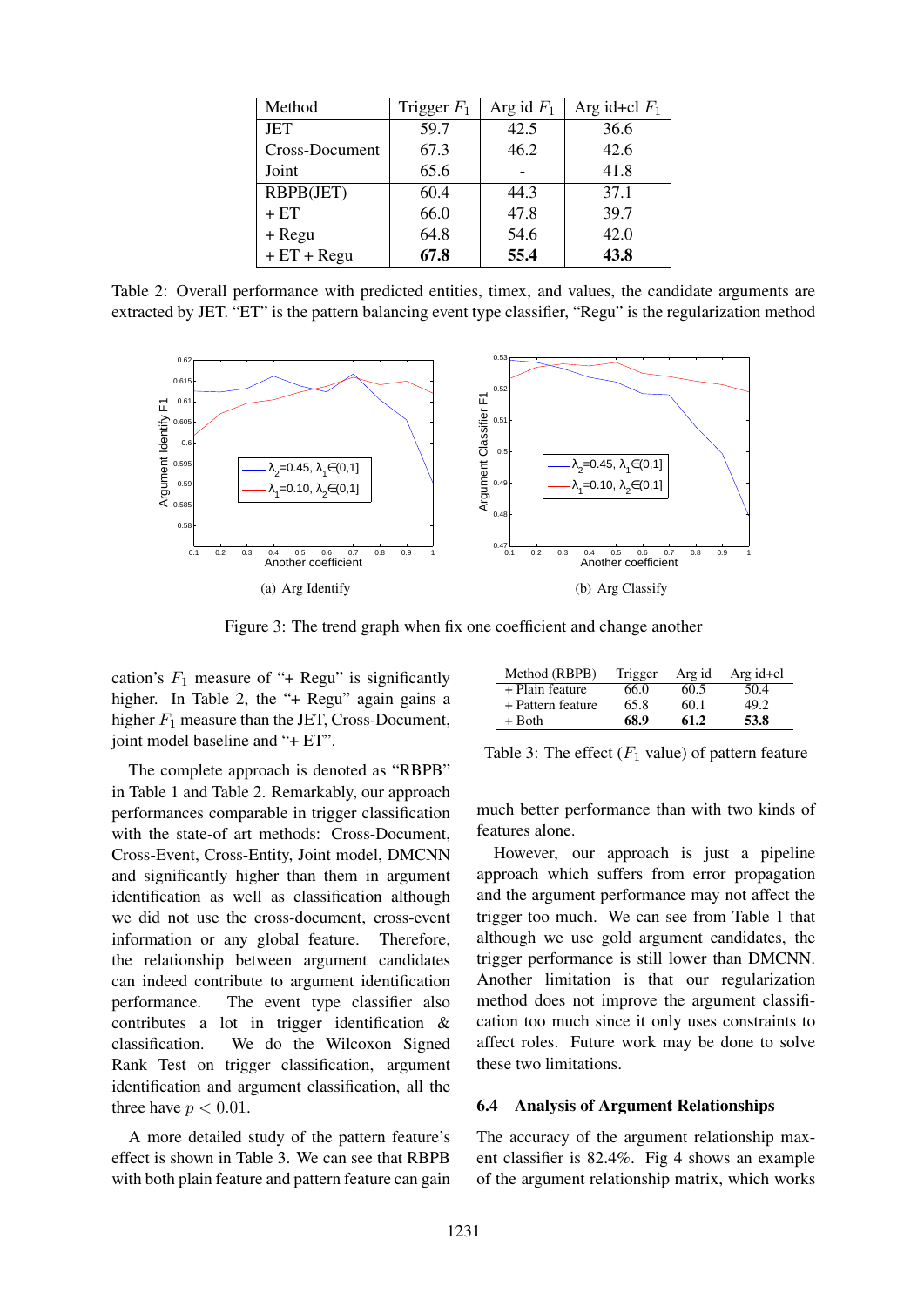

Figure 4: The Argument Relationship Matrix. Left is the origin matrix. Right is the strengthened matrix

for the sentence in Fig 1. In the left part of Fig 4, we can see the argument relationship we capture directly (the darker blue means stronger connection, lighter blue means weaker connection). After strengthening, on the right, the entities with strong connections are classified as positive correlations (the black squares), weak connections are classified as negative correlations (the white squares). Others (the grey squares) are unclear correlations. We can see that positive correlation is between "Powerful bomb" and "A waiting shed" as well as "A waiting shed" and "Davao airport". Therefore, these entities tend to be extracted at the same time. However, "Powerful bomb" and "Bus" has a negative correlation, so they tend not to be extracted at the same time. In practice, the argument probability of "Powerful bomb" and "A waiting shed" are much higher than the other two. Therefore, "Powerful bomb", "A waiting shed" and "Davao airport" are the final extraction results.

# 7 Conclusion

In this paper, we propose two improvements based on the event extraction baseline JET. We find that JET depends too much on event patterns for event type priori and JET considers each candidate argument separately. However, patterns cannot cover all events and the relationship between candidate arguments may help when identifying arguments. For a trigger, if no pattern can be matched, the event type cannot be assigned and the arguments cannot be correctly identified and classified. Therefore, we develop an event type classifier to assign the event type, using both pattern matching information and other features, which gives our system the capability to deal with failed match cases when using patterns alone.

On the other hand, we train a maximum entropy classifier to predict the relationship between candidate arguments. Then we propose a regularization method to make full use of the argument relationship. Our experiment results show that the regularization method is a significant improvement in argument identification over previous works.

In summary, by using the event type classifier and the regularization method, we have achieved a good performance in which the trigger classification is comparable to state-of-theart methods, and the argument identification & classification performance is significantly better than state-of-the-art methods. However, we only use sentence-level features and our method is a pipelined approach. Also, the argument classification seems not to be affected too much by the regularization. Future work may be done to integrate our method into a joint approach, use some global feature, which may improve our performance. The code is available at https://github.com/shalei120/ RBPB/tree/master/RBET\_release

## Acknowledgements

We would like to thank our three anonymous reviewers for their helpful advice on various aspects of this work. This research was supported by the National Key Basic Research Program of China (No.2014CB340504) and the National Natural Science Foundation of China (No.61375074,61273318). The contact author for this paper is Zhifang Sui.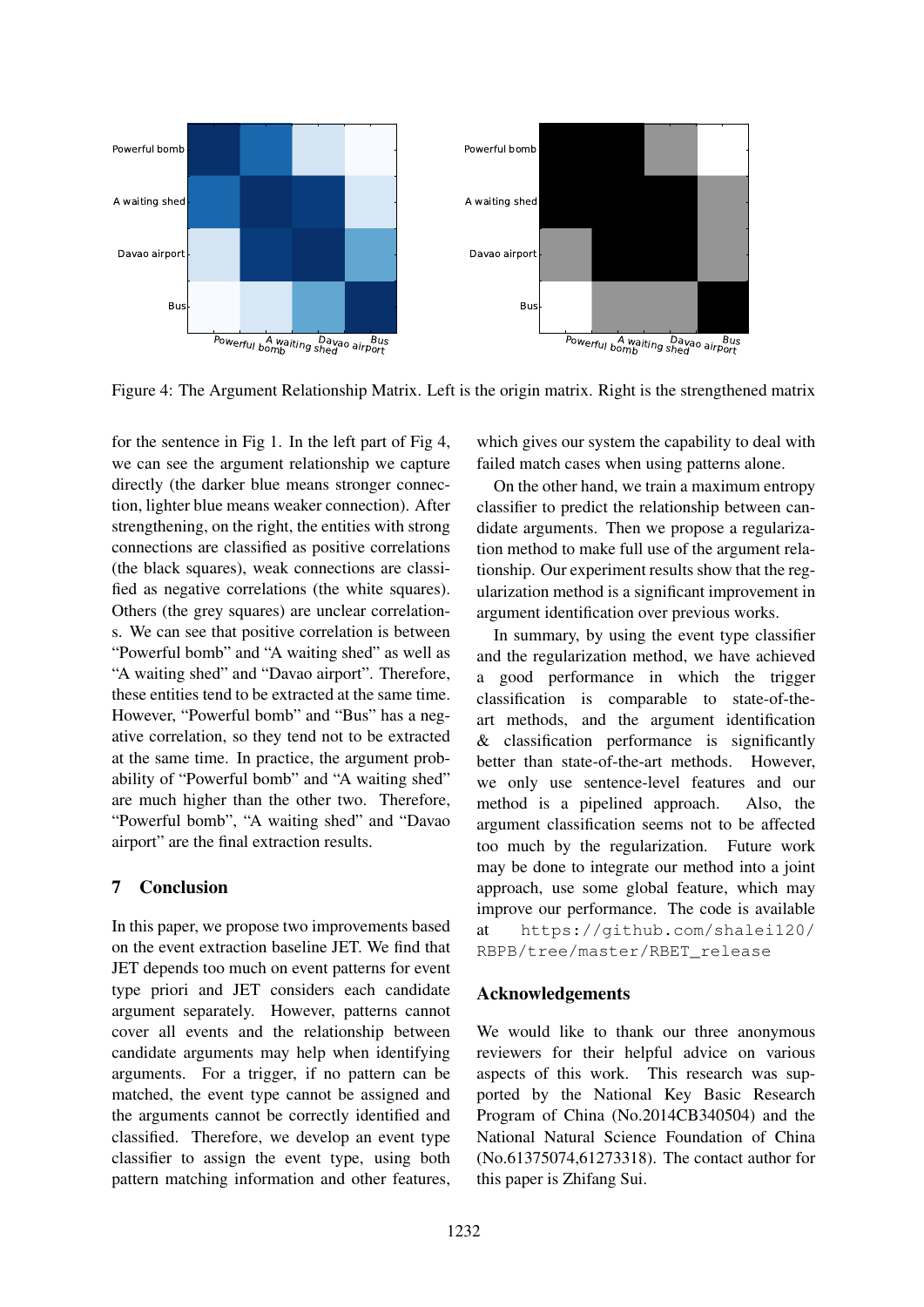#### References

- Mary Elaine Califf and Raymond J Mooney. 2003. Bottom-up relational learning of pattern matching rules for information extraction. *The Journal of Machine Learning Research*, 4:177–210.
- Nathanael Chambers and Dan Jurafsky. 2011. Template-based information extraction without the templates. In *Proceedings of the 49th Annual Meeting of the Association for Computational Linguistics: Human Language Technologies-Volume 1*, pages 976–986. Association for Computational Linguistics.
- Yubo Chen, Liheng Xu, Kang Liu, Daojian Zeng, and Jun Zhao. 2015. Event extraction via dynamic multi-pooling convolutional neural networks. In *Proceedings of the 53rd Annual Meeting of the Association for Computational Linguistics and the 7th International Joint Conference on Natural Language Processing (Volume 1: Long Papers)*, pages 167–176, Beijing, China, July. Association for Computational Linguistics.
- Hai Leong Chieu and Hwee Tou Ng. 2002. A maximum entropy approach to information extraction from semi-structured and free text. *AAAI/IAAI*, 2002:786–791.
- Fabio Ciravegna et al. 2001. Adaptive information extraction from text by rule induction and generalisation. In *International Joint Conference on Artificial Intelligence*, volume 17, pages 1251–1256. LAWRENCE ERLBAUM ASSOCIATES LTD.
- Aidan Finn and Nicholas Kushmerick. 2004. *Multilevel boundary classification for information extraction*. Springer.
- Dayne Freitag. 1998a. Multistrategy learning for information extraction. In *ICML*, pages 161–169.
- Dayne Freitag. 1998b. Toward general-purpose learning for information extraction. In *Proceedings of the 36th Annual Meeting of the Association for Computational Linguistics and 17th International Conference on Computational Linguistics-Volume 1*, pages 404–408. Association for Computational Linguistics.
- Ralph Grishman, David Westbrook, and Adam Meyers. 2005. Nyus english ace 2005 system description. *ACE*, 5.
- Zhenmei Gu and Nick Cercone. 2006. Segment-based hidden markov models for information extraction. In *Proceedings of the 21st International Conference on Computational Linguistics and the 44th annual meeting of the Association for Computational Linguistics*, pages 481–488. Association for Computational Linguistics.
- Yu Hong, Jianfeng Zhang, Bin Ma, Jianmin Yao, Guodong Zhou, and Qiaoming Zhu. 2011. Using cross-entity inference to improve event extraction. In *Proceedings of the 49th Annual Meeting of*

*the Association for Computational Linguistics: Human Language Technologies-Volume 1*, pages 1127– 1136. Association for Computational Linguistics.

- Ruihong Huang and Ellen Riloff. 2011. Peeling back the layers: detecting event role fillers in secondary contexts. In *Proceedings of the 49th Annual Meeting of the Association for Computational Linguistics: Human Language Technologies-Volume 1*, pages 1137–1147. Association for Computational Linguistics.
- Ruihong Huang and Ellen Riloff. 2012. Bootstrapped training of event extraction classifiers. In *Proceedings of the 13th Conference of the European Chapter of the Association for Computational Linguistics*, pages 286–295. Association for Computational Linguistics.
- Scott B Huffman. 1996. Learning information extraction patterns from examples. In *Connectionist, Statistical and Symbolic Approaches to Learning for Natural Language Processing*, pages 246–260. Springer.
- Heng Ji and Ralph Grishman. 2008. Refining event extraction through cross-document inference. In *Proceedings of the 46st Annual Meeting of the Association for Computational Linguistics (Volume 1: Long Papers)*, pages 254–262.
- Jun-Tae Kim and Dan I Moldovan. 1993. Acquisition of semantic patterns for information extraction from corpora. In *Artificial Intelligence for Applications, 1993. Proceedings., Ninth Conference on*, pages 171–176. IEEE.
- Yaoyong Li, Kalina Bontcheva, and Hamish Cunningham. 2005. Using uneven margins svm and perceptron for information extraction. In *Proceedings of the Ninth Conference on Computational Natural Language Learning*, pages 72–79. Association for Computational Linguistics.
- Qi Li, Heng Ji, and Liang Huang. 2013. Joint event extraction via structured prediction with global features. In *Proceedings of the 51st Annual Meeting of the Association for Computational Linguistics (Volume 1: Long Papers)*, pages 73–82, Sofia, Bulgaria, August. Association for Computational Linguistics.
- Shasha Liao and Ralph Grishman. 2010. Using document level cross-event inference to improve event extraction. In *Proceedings of the 48th Annual Meeting of the Association for Computational Linguistics*, pages 789–797. Association for Computational Linguistics.
- Ting Liu and Tomek Strzalkowski. 2012. Bootstrapping events and relations from text. In *Proceedings of the 13th Conference of the European Chapter of the Association for Computational Linguistics*, pages 296–305. Association for Computational Linguistics.